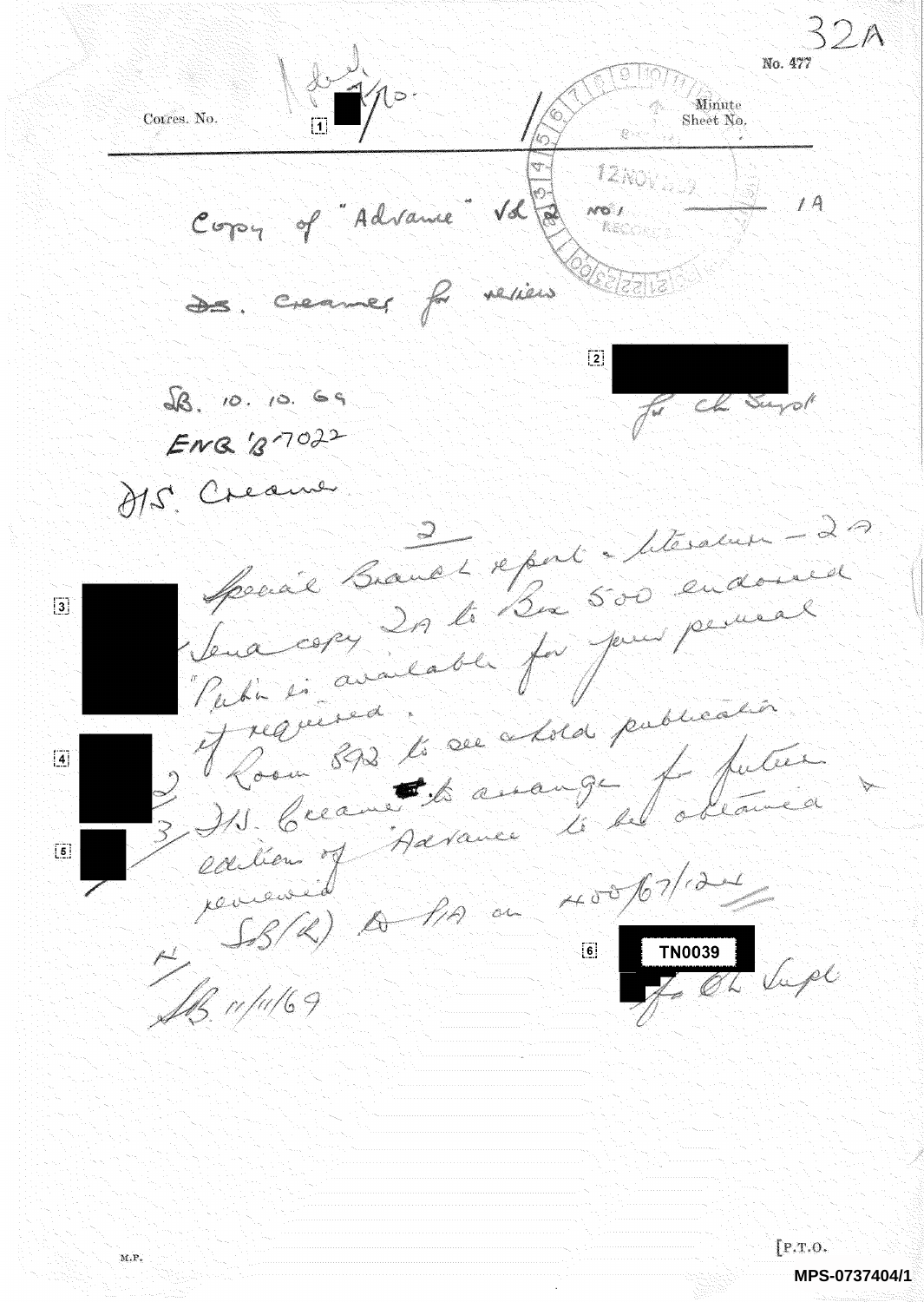S.B. No. 1 (Plain)

**Special Report** 

**SUBJECT** ....................

"Advance"

**Reference to Papers** 

400/67/124

METROPOLITAN POLICE

**SPECIAL BRANCH** 

10th day of November 1969

1. Submitted and reviewed herewith is a copy of "Advance", Volume 2, No.1, a Maoist broadsbeet, printed and published by the Advance News Bureau for the English Internationalists, whose address is given Privacy as c/o Flat | \_\_\_\_\_\_ Nothing in the publication appears to be actionable.

The publication gives some publicity to the Britain Vietnam Solidarity Front and to Banner Books, of 90, Camden High Street, N.W.1. Both these enterprises are dominated by Maoists closely associated with Albert MANCHANDA, so it would appear that there is a more direct link between the Internationalists and the MANCHANDA Maoists than has been evident in the past.

3. The main article, on pages 3 to 9, is entitled<br>"Tasks of Revolutionary Youth" It deals with a meeting of the Internationalists which is said to have taken place on 16th August, 1969, but no venue is given nor are the names of the speakers. The report says, "Revolutionary music was playing as the hall filled up with anti-imperialists not only from England but from<br>countries all over the world..." As far as is known this meeting did not take place in London, but it is likely that this was the Conference referred to in Box 500 letter dated 10.6.69 under their reference<br>OF 2026/F.1.B (folio 23a 400/67/124 refers).

4. According to the "Advance" report the English Internationalists Conference was offered two different approaches to the tasks ahead. On one side was the progressive view put forward by the chairman and the main speaker, and on the other was a reactionary view put by some members of the audience. Closer examination of the reactionary view indicates that Privacy Privacy and members of his Marxist-Leninist Organisation of Britain were present and attempted to inflict their own views (pro Liu Shao Chi and anti-Mao) on the conference.

5. The speaker from the London branch of the Internationalists is reported at length. He said that it was his intention to hold a series of public meetings in London and elsewhere to put forward the Internationalists policy. He indicated that there were wo main tasks, first, to work among youth and students and bring them to an anti-imperialist view, and secondly to work for and to form the basis of a Marxist-Leninist Party.

A long article on pages 6 to 9 deals with the Labour 6.

M.P.-68-81717/10M至W112 (2)

MPS-0737404/2